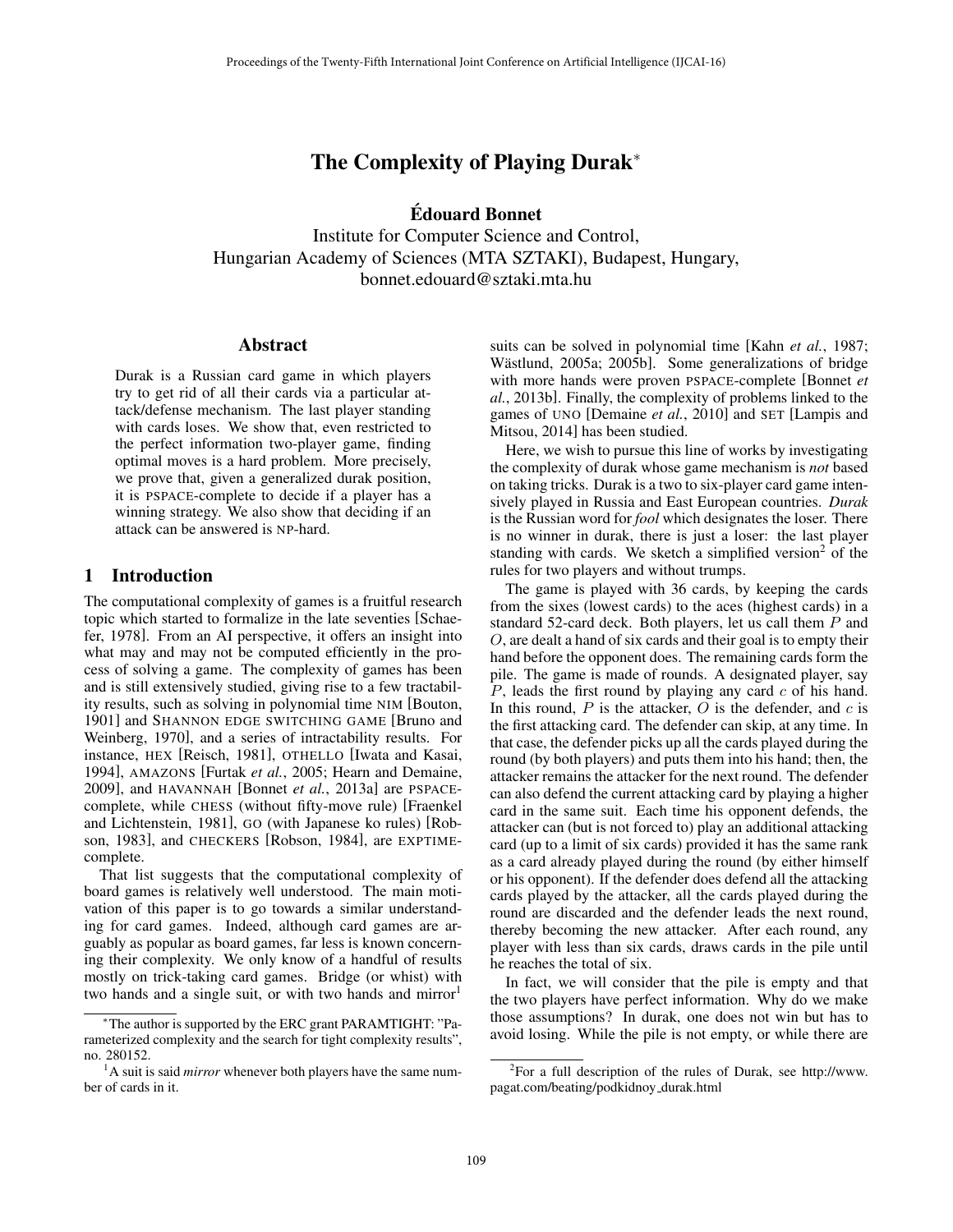three players or more still in the game, the risk of quickly losing is relatively weak. This is one motivation for focusing on the two-player game with an empty pile. Now, from his hand and the cards played and discarded so far, a player can infer the hand of his opponent, yielding perfect information. More importantly, we almost exclusively prove negative results, and our hardness proofs do not require more than two players, nor a non empty pile, nor trumps.

After precising the notations, the vocabulary and the rules of durak in Section 2, we show that deciding if one player can defend any attack is NP-hard, in Section 3. The main result of the paper is the PSPACE-hardness of two-player perfect information durak and is presented in Section 4. Our reduction (from 3-TQBF) requires the introduction of several notions: *weaknesses*, *well-covered weaknesses*, and *strong suits*. We believe that those notions can be of importance in designing good artificial players for durak.

#### 2 Preliminaries

For any integers  $x \leq y$ ,  $[x, y] := \{x, x+1, \ldots, y-1, y\}$  and  $[x] := [1, x]$ . A *card* is defined by a *suit* symbol  $s_j$  and an integer *i* called *rank*, and is denoted by  $(s_i, i)$ . A *hand* is a set of cards.

*Example* 1*.*  $h_1 = \{(s_2, 1), (s_3, 1), (s_3, 5), (s_4, 1), (s_5, 3),\}$  $(s_5, 4), (s_6, 5)$ } is a hand. Card  $(s_2, 1)$  has rank 1 in suit  $s_2$ .

**Definition 1.** A durak *position*  $P = \langle h(P), h(O), L, y \rangle$  is given by two hands  $h(P)$  and  $h(O)$  of P and O, an indicator  $L \in \{P, O\}$  of who *leads* the next *round* (equivalently, whose *turn* it is) and a *threshold y*, that is the maximum number of attacking cards allowed in a round.

**Rules.** Relation  $\leq$  defines a partial order over the cards by: for any suit  $s_j$  and any  $i_1, i_2 \in [r]$ ,  $(s_j, i_1) \preceq (s_j, i_2)$  iff  $i_1 \leq i_2$ . If  $c_1 \leq c_2$  and  $c_1 \neq c_2$ , we write  $c_1 \prec c_2$ .

A game from an initial position  $P = \langle h(P), h(O), L, y \rangle$  is composed of *rounds* that are themselves composed of *moves*. If  $h(P) = \emptyset$  or  $h(O) = \emptyset$  the game ends, the player still having cards loses, and his opponent wins $3$ . We assume that *P* is the current attacking player (i.e.,  $L = P$ ). If  $c_1, c_2, \ldots c_p$  is the list of attacking cards played by *P*, so far, and  $d_1, d_2, \ldots, d_{p-1}$  the list of defending cards played by O then  $p \leq y$ , and for each  $i \in [p-1]$ ,  $c_i \prec d_i$  and  $c_{i+1}$  has the same rank as at least one card in  $\{c_1, d_1, \ldots, c_i, d_i\}$ .

*O* can *skip*. In that case, we say that *O takes* the cards. *P* can *add extra attacking cards*  $c_{p+1}, \ldots, c_q$  (with  $p+1 \leq$  $q \leq y$ ) provided that they are of the same rank as a card in  $\{c_1, d_1, \ldots, c_{p-1}, d_{p-1}, c_p\}$ . The next position is  $\langle h(P) \setminus$  ${c_1, \ldots, c_q}$ *, h*(*O*)  $\cup$  {*c*<sub>1</sub>*,...,c<sub>q</sub></sub>}<i>, P, y*).

*O* can also *try to defend* by playing a card *d<sup>p</sup>* such that  $c_p \prec d_p$ . In that case, *P* can *continue* the attack (if  $p <$  $y$ ) or *skips*. If the attacker *P* skips, the next position is  $\langle h(P) \setminus \{c_1, \ldots, c_p\}, h(O) \setminus \{d_1, \ldots, d_p\}, O, y\rangle$ . The cards played during the round are *discarded*, *O* has defended *until the end*, and *O takes the lead*. When a player plays a series of attacking cards that cannot be defended by the opponent, we say that he *gives* those cards to his opponent.



Figure 1: The geometric representation of position  $\langle \{ (s_2, 4), \} \rangle$ (*s*2*,* 5)*,*(*s*3*,* 3)*,*(*s*3*,* 6)*,*(*s*3*,* 7)*,*(*s*4*,* 2)*,*(*s*5*,* 1)*,*(*s*5*,* 5)*,*  $(s_5, 6), (s_6, 2), (s_6, 7), (h_1, P, \infty).$ 

Generalized durak. In generalized durak, there are *s* suits and the ranks range from 1 to *r*. The threshold poses some questions. It seems sound that, in a generalization of the game with an unbounded number of suits and ranks, the number of moves within a round is not limited by a constant. Therefore, as a part of the instance, the threshold should be allowed to grow. Besides, it does not make sense to impose that *r*, *s*, and *y* satisfy a constraint that is satisfied by  $r = 9$ ,  $s = 4$ ,  $y = 6$ since there is no canonical such constraint. In case  $y \geq rs$ , the threshold cannot come into play, and we denote its value as  $\infty$ .

Algebraic notation. We write fragments of game, called *variations* or *continuations* in the following way. A move is a card, the defensive skip  $\triangleright$ , or the attacking skip  $\triangleleft$ . Pairs of an attacking card and its defensive card are separated by commas. The extra attacking cards played after the defender skips are written to the right of symbol  $\triangleright$ . Rounds are separated by semicolons.

**Geometric representation.** Each card  $(s_j, i) \in h(P)$  is represented by a black disk in  $(i, j)$ ; each card  $(s_j, i) \in h(O)$ is represented by a circle in  $(i, j)$  (see Figure 1). In the following sections, the suits are indexed by symbols rather than integers and the columns are displayed in a convenient order. Observe that permuting the columns of the representation preserves the position.

*Example* 2*. P* has a winning strategy in the position of Figure 1. He can play  $(s_4, 2) \triangleright (s_6, 2)$ ; and after both  $(s_3, 3) \triangleright$ ; or  $(s_3, 3)(s_3, 5)$ ,  $(s_5, 5) \triangleright; P$  gives all his cards but  $(s_5, 1)$  by increasing ranks and finish with  $(s_5, 1)$ . This process will be generalized in Lemma 1.

# 3 On Defending an Attack

Defending until the end if possible, and taking the first attacking card otherwise, constitutes a decent heuristic for the defender. Unfortunately, we show that deciding if a defense is possible is already a hard problem.

Theorem 1. *Given a durak position P, deciding if P can defend any attack of O until the end is* NP*-hard.*

*Proof.* We reduce from 3-SAT. Let  $C = \{C_1, \ldots, C_m\}$  be any instance of 3-SAT, where each  $C_i$  is a 3-clause over the

<sup>&</sup>lt;sup>3</sup>A draw occurs if  $h(P) = h(O) = \emptyset$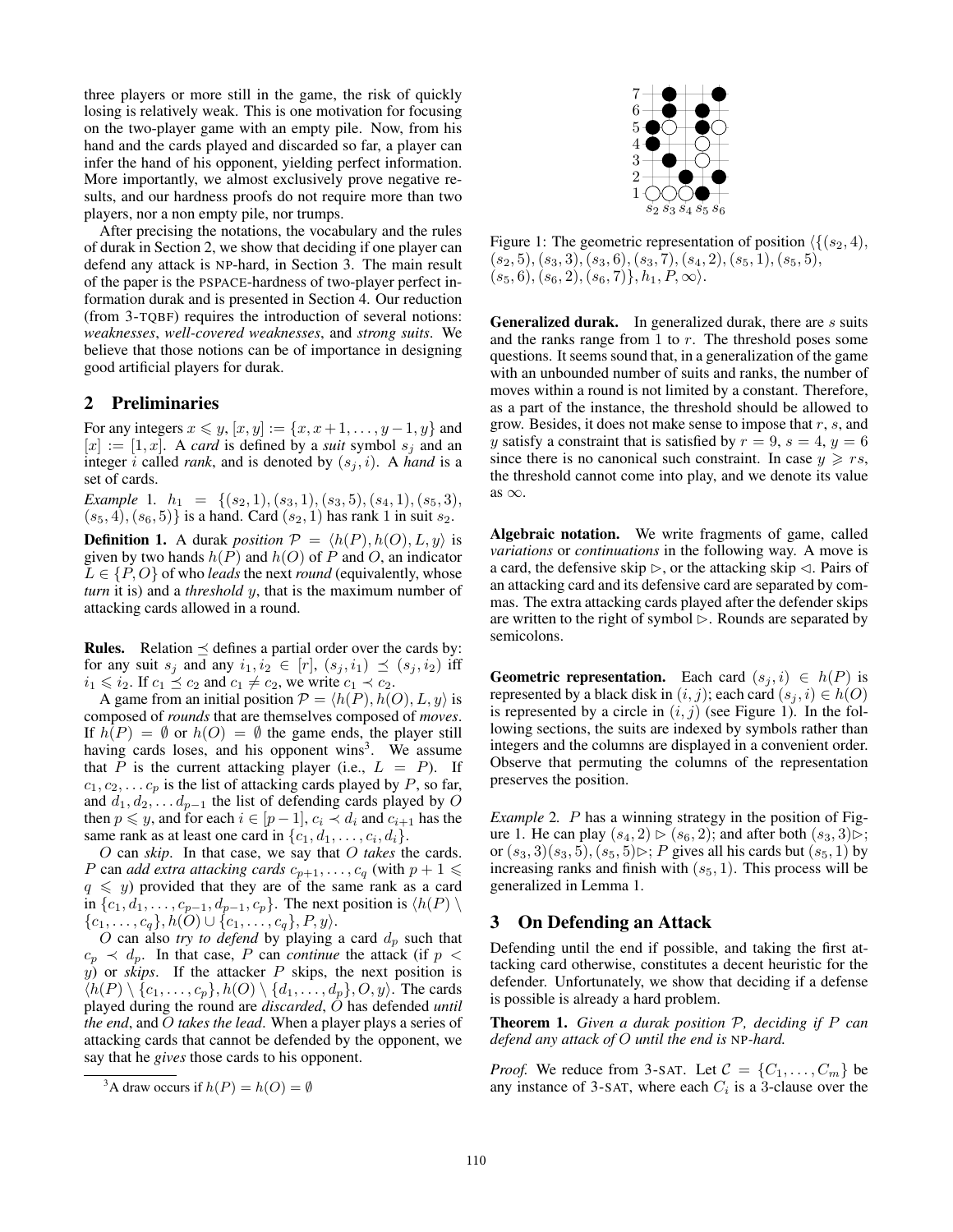

Figure 2: The durak position  $P$  for the instance  $\{x_1 \vee x_3 \vee x_4\}$  $x_5, x_2 \vee x_4 \vee x_6, \neg x_3 \vee \neg x_4 \vee x_5, \neg x_1 \vee x_2 \vee x_4, x_3 \vee \neg x_5 \vee$  $\neg x_4, \neg x_2 \lor x_3 \lor \neg x_6, x_1 \lor \neg x_2 \lor \neg x_3, x_5 \lor \neg x_1 \lor x_6$ .

set of variables  $X = \{x_1, \ldots, x_n\}$ . We construct a durak position  $P = \langle h(P), h(O), O, \infty \rangle$  with  $n + m$  suits,  $2n + 3$  ranks, and  $3n + 5m$  cards in total (*O* has  $n + 3m$ cards and *P* has  $2n + 2m$  cards) such that *C* is satisfiable iff *P* can defend until the end any attack of *O*. Let  $r : \{x_1, \neg x_1, x_2, \neg x_2, \dots, x_n, \neg x_n\} \rightarrow [2, 2n + 1]$  such that  $r(x_i) = 2i$  and  $r(-x_i) = 2i + 1$  for all  $i \in [n]$ , and  $l : [2, 2n + 1] \rightarrow \{x_1, \neg x_1, x_2, \neg x_2, \dots, x_n, \neg x_n\}$  be the inverse function.

For each variable  $x_i$  ( $i \in [n]$ ), we devote a suit  $s_{x_i}$  where *O* has the card  $(s_{x_i}, 1)$  and *P* has the two cards  $(s_{x_i}, 2i)$  and  $(s_{x_i}, 2i+1)$ . For each clause  $C_j = l_1 \vee l_2 \vee l_3$ , we devote a suit *sC<sub>i</sub>* where *O* has the three cards  $(s_{C_i}, r(l_1)), (s_{C_i}, r(l_2)),$ and  $(s_{C_i}, r(l_3))$ , while *P* has the two cards  $(s_{C_i}, 2n+2)$  and  $(s_{C_i}, 2n + 3)$ . This ends the construction (see Figure 2 and Figure 3).

First, we may observe that if *O* starts the attack with a card  $(s_{C_i}, u)$ , the defense is easy since *P* can follow this family of variations:  $(s_{C_j}, u)(s_{C_j}, 2n+2)$ ,  $(s_{C_{k_1}}, u)(s_{C_{k_1}}, 2n+2)$  $(2)$ *,*( $s_{C_{k_2}}, u$ )( $s_{C_{k_2}}, 2n + 2$ ),...( $s_{C_{k_h}}, u$ )( $s_{C_{k_h}}, 2n + 2$ ), where each  $k_i$  ( $i \in [h]$ ) is the index of a clause where literal  $l(u)$  appears. The only remaining attempt for  $O$  is to start attacking with a card  $(s_{x_i}, 1)$ , for some  $i \in [n]$ .

If C is satisfiable, we fix a satisfying assignment  $a: X \rightarrow$  $\{\top, \bot\}$ . Symbol  $\top$  (respectively  $\bot$ ) is interpreted as setting the variable to *true* (respectively *false*). *P* can defend the attack in the following way. On each attacking card  $(s_{x_i}, 1)$  $(i \in [n])$ , *P* plays  $(s_{x_i}, 2i + 1)$  if  $a(x_i) = \top$  and plays  $(s_{x_i}, 2i)$  if  $a(x_i) = \perp$ . Now, in each suit  $s_{C_i}$ , O can attack with at most two cards, and *P* can defend with  $(s_{C_i}, 2n + 2)$ and  $(s_{C_i}, 2n + 3)$ . Indeed, if there is a suit  $s_{C_i}$  where O can play his three cards of rank, say,  $u_1$ ,  $u_2$ , and  $u_3$ , then no literal among  $l(u_1)$ ,  $l(u_2)$ , and  $l(u_3)$  would be set to true by assignment *a*, so the clause  $C_j$  would not be satisfied.

If C is not satisfiable, no assignment  $a: X \to \{\top, \bot\}$ satisfies every clauses. In particular, after *O* attacks with all the cards  $(s_x, 1)$   $(i \in [n])$  and *P* has to defend with  $(s_x, u_i)$ 



Figure 3: After the continuation  $(s_{x_1}, 1)$   $(s_{x_1}, 3)$ ,  $(s_{x_2}, 1)$  $(s_{x_2}, 5), (s_{x_3}, 1)$   $(s_{x_3}, 6), (s_{x_4}, 1)$   $(s_{x_4}, 8), (s_{x_5}, 1)$   $(s_{x_5}, 11),$  $(s_{x_6}, 1)$   $(s_{x_6}, 12)$ , corresponding to the truth assignment  $x_1 \leftarrow \top, x_2 \leftarrow \top, x_3 \leftarrow \bot, x_4 \leftarrow \bot, x_5 \leftarrow \top, x_6 \leftarrow \bot, P$ can defend until the end.

 $(u_i \in \{2i, 2i + 1\})$ , the assignment defined by  $a(x_i) = \top$  if  $u_i = 2i + 1$  and  $a(x_i) = \perp$  if  $u_i = 2i$ , does not satisfy some clause  $C_j$ . Thus, P has played cards of rank  $r(l_1)$ ,  $r(l_2)$ , and  $r(l_3)$  where  $C_j = l_1 \vee l_2 \vee l_3$ . Hence, *O* can attack with the three cards  $(s_{C_i}, r(l_1)), (s_{C_i}, r(l_2)),$  and  $(s_{C_i}, r(l_3)),$  and *P* can not defend, since he has only two cards in the suit  $s_{C_j}$ .

# 4 On Playing Optimally

Proposition 1. *Given a durak position P, deciding if P has a winning strategy is in* PSPACE*.*

*Proof.* We have to show that the length of a game is polynomially bounded by the size of the instance, or equivalently by the total number  $n$  of cards in  $P$ . Then, we can conclude by doing a depth-first minimax search. A player cannot have the lead on *n* consecutive rounds. Indeed, when a player keeps the lead, at least one card is transferred, at each round, from his hand to the hand of his opponent. So, if a player keeps the lead for  $n - 1$  consecutive rounds, he wins. When the lead goes from a player to his opponent, at least two cards are discarded. Thus, a game cannot contain more than  $\frac{(n-1)n}{2}$ rounds. A round lasts at most  $n + 1$  moves, so the game length is bounded by  $(n - 1)n(n + 1)/2 = O(n^3)$ .  $\Box$ 

We now need some extra definitions and observations.

**Definition 2.** A *weakness* for player P is a rank  $i \in [r]$  satisfying the two following conditions: (1)  $h(P)$  contains at least one card of rank *i*, and (2) for each suit  $s_j$  with  $(s_j, i) \in$  $h(P)$ , there is a rank  $i' > i$  such that  $(s_j, i') \in h(O)$ .

Informally, *P* has each of his cards of rank *i* dominated by a card of *O*. The set of cards of rank *i* in *h*(*P*) is also called *weakness* and each card of the set is called *weakness card*. A rank *i* which is not a weakness for *P*, or the set of cards of rank *i* in *h*(*P*) is called a *non weakness* (for *P*).

Assuming that the threshold *y* is greater than the total number of cards of rank *i*, for any  $i \in [r]$ , (we will refer to this assumption as  $(H)$  in what follows) we may observe that player *P*, at his turn, can give all his cards of rank *i* to *O*, provided that *i* is a *non* weakness for *P*. Indeed, by definition, there is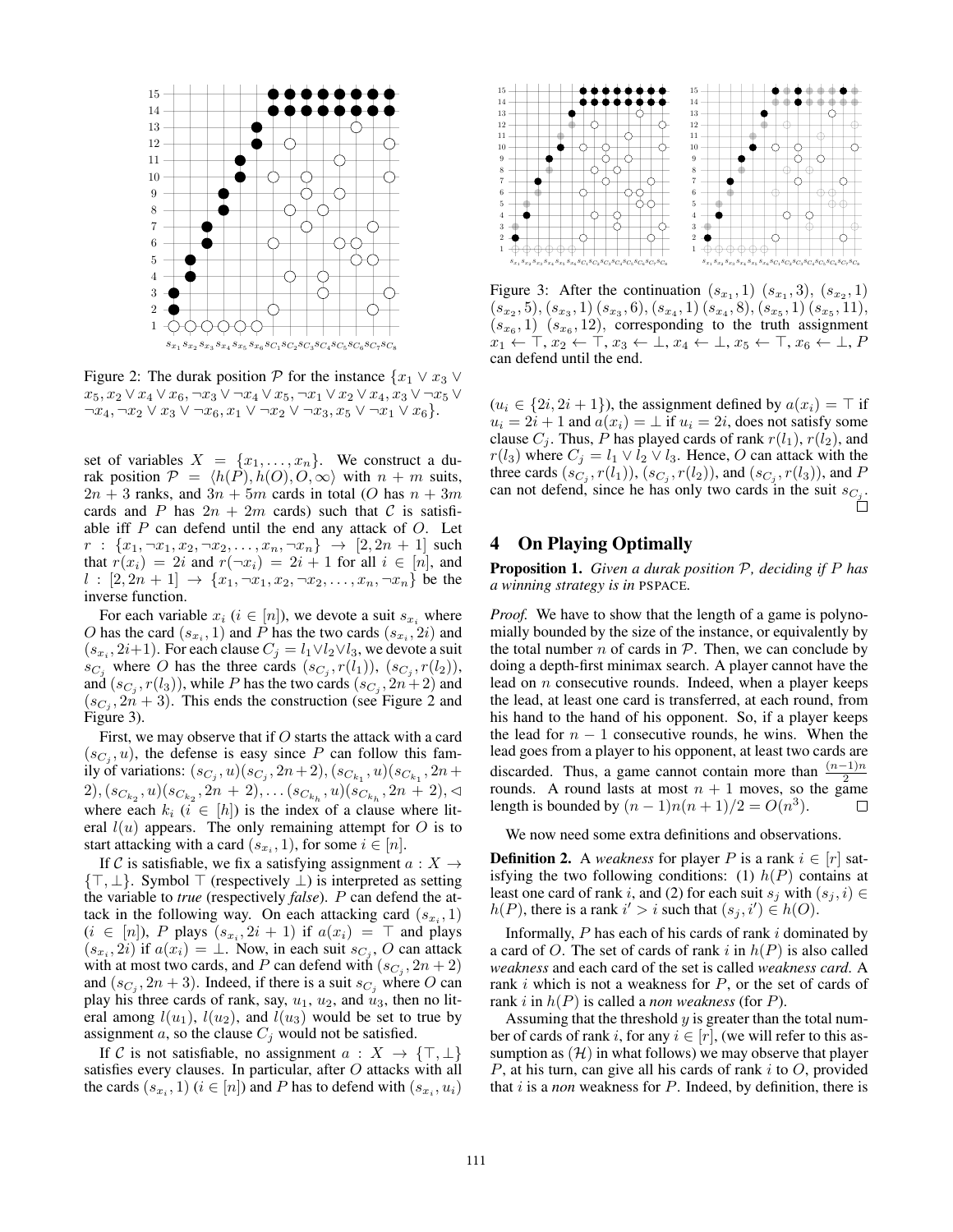a suit  $s_j$  such that  $(s_j, i) \in h(P)$  and no card  $c \in h(O)$  satisfies  $(s_i, i) \prec c$ . Thus, *O* cannot defend this attack. Therefore, we can show the following.

Lemma 1. *Under* (*H*)*, if P, at his turn, has only one weakness i, then he has a winning strategy.*

*Proof.* If  $i'$  is a non weakness for P, and P gives to O all his (non weakness) cards of rank smaller than  $i'$ , then  $i'$  is still a non weakness for *P* in the resulting position. So, *P* wins by giving all his non weaknesses to *O* by *increasing* ranks and finally plays all his cards of rank *i*. П

**Definition 3.** A *strong suit* for player *P* is a suit  $s_j$  where he has at least one card and *O* has none.

We observe that the rank of any card in a strong suit of *P* is a non weakness for *P*. We say that *P* can *win by attacking only* if he has a winning strategy such that *O* can never take the lead.

*Example* 3*.* Let  $P = \{h(P) = \{(s_1, 1), (s_2, 2)\}, h(O) =$  ${(s_1, 2), (s_2, 1), (s_2, 3)}$ *, P,*  $\infty$ *). P can win by attacking* only due to the variations: (a)( $s_1$ , 1)( $s_1$ , 2), ( $s_2$ , 2)( $s_2$ , 3),  $\triangleleft$ ;  $(b)(s_1, 1)(s_1, 2), (s_2, 2) \triangleright; (c)(s_1, 1) \triangleright; (s_2, 2)(s_2, 3), \triangleleft;$  and  $(d)(s_1, 1) \triangleright; (s_2, 2) \triangleright;$ . Note that if *O* had the lead in *P*, then he would win by Lemma 1 since he only has 1 as a weakness.

The following lemma is very useful to reduce the number of potentially good first attacking card. Intuitively, it says that if you cannot win by attacking only, it is useless (and possibly harmful) to give cards to your opponent that he will be able to give you back when he will have the lead.

Lemma 2. *Under* (*H*)*, if P has a winning strategy but* cannot *win by attacking only, O has a card*  $(s_i, i)$  *in a strong suit*  $s_j$ , *and i is a non weakness for P, then P has a winning strategy that does not start the round with cards of rank i.*

*Proof. O* can accept to take the set *S* of cards of rank *i* played by *P*. *O* will eventually get the lead back. By definition, *P* has no card in the strong suit  $s_j$  of *O*. It implies that *O* has not been attacked in  $s_j$ , so he has exactly the same cards in  $s_j$ as in the initial position. In particular,  $(s_i, i) \in h(O)$  and *O* can give *S* back to *P* all his cards of rank *i*, making the first attack of *P* useless.  $\Box$ 

There is quite a lot of conditions in Lemma 2, and checking that *P* cannot win by attacking only, to know if the lemma applies, may be problematic. Therefore, we give a sufficient condition implying that a player cannot win by attacking only.

Definition 4. A *well-covered* weakness for *P* is a weakness *i* such that for each  $(s_i, i) \in h(P)$ , there is a higher card  $(s_j, i') \in h(O)$  *and P* has no card of rank *i'*.

Intuitively, if *P* attacks with a well-covered weakness, *O* can defend so that *P* cannot play any other attacking card at this round.

Lemma 3. *If P has two well-covered weaknesses, O can prevent P from winning by attacking only.*

*Proof.* Let  $i_1 \neq i_2$  be the two well-covered weaknesses for *P*. First, we remark that while *P* gives cards to *O* which are not of rank  $i_1$  or  $i_2$ , they remain well-covered weaknesses.



Figure 4: The existential gadget  $\exists x_i$ .

So, O takes any cards of rank  $i \notin \{i_1, i_2\}$  without trying to defend. At some point, *P* has to start an attack with cards of rank  $i_1$  or  $i_2$ . In both cases, *O* can defend until the end, by definition of a well-covered weakness. definition of a well-covered weakness.

The proof of the following lemma is similar to the proof of Lemma 2 and therefore omitted.

Lemma 4. *Under* (*H*)*, if P has a winning strategy but* cannot *win by attacking only, then P has a winning strategy that does not start the round with the highest card of some suit.*

Theorem 2. *Given a durak position P, deciding if P has a winning strategy is* PSPACE*-complete.*

*Proof.* It is in PSPACE by Proposition 1. We show that it is PSPACE-hard by a reduction from the PSPACE-hard problem QBF which remains so even if all the variables are quantified, the quantifiers alternate starting with  $\exists$ and ending with  $\forall$ . This restricted problem is sometimes called 3-TQBF and consists of deciding whether  $\exists x_1 \forall x_2 \exists x_3 \dots \forall x_n \phi(x_1, x_2, \dots, x_n)$  is true or false, where  $\phi$  is a conjunction of clauses with three literals. We fix a 3-CNF formula  $\phi$  with *m* clauses  $C_1, C_2, \ldots, C_m$ . We will build a durak position  $P = \langle h(P), h(O), P, 2(n + m + 1) \rangle$ <br>with  $3n + 16$  ranks,  $6m + \frac{11}{2}n + 8$  suits, and  $26m + \frac{29}{2}n + 24$ cards<sup>4</sup> such that  $\psi = \exists x_1 \forall x_2 \exists x_3 \dots \forall x_n \phi$  is true iff *P* has a winning strategy from the position *P*. For technical reasons that will become relevant later, we define  $\psi' =$  $\forall x_0 \exists x_1 \forall x_2 \exists x_3 \dots \forall x_n \phi',$  where  $\phi'$  is the conjunction of the 2*m* clauses  $x_0 \vee C_1, x_0 \vee C_2, \ldots, x_0 \vee C_m, \neg x_0 \vee C_1, \neg x_0 \vee C_2$  $C_2, \ldots, \neg x_0 \vee C_m$ . We denote  $x_0 \vee C_i$  by  $C'_i$  and  $\neg x_0 \vee C_i$ by  $C_i''$  for all  $i \in [m]$ . We observe that  $\psi$  is true iff  $\psi'$  is true, and  $\phi'$  is a conjunction of 4-clauses.

**Existential quantifier gadget.** For each odd  $i \in [n]$ , we encode  $\exists x_i$  by devoting four suits  $s_i^1$ ,  $s_i^2$ ,  $s_i^3$ , and  $s_i^4$  where *P* has four cards:  $(s_i^1, o_i)$ ,  $(s_i^2, o_i)$ ,  $(s_i^3, o_i + 1)$ , and  $(s_i^4, o_i + 2)$ and *O* has four cards:  $(s_i^1, o_i + 1), (s_i^2, o_i + 2), (s_i^3, o_i + 3),$ and  $(s_i^4, o_i + 3)$ . We set  $o_i := 3i + 7$ . Figure 4a displays the geometric representation of the existential gadget and the two local outcomes if *P* decides *to set x<sup>i</sup> to true* (Figure 4b) or *to set*  $x_i$  *to false* (Figure 4c).

**Universal quantifier gadget.** For each even  $i \in [n] \cup \{0\}$ , we encode  $\forall x_i$  by devoting three suits  $s_i^1$ ,  $s_i^2$ , and  $s_i^3$  where *P* has three cards:  $(s_i^1, o_i)$ ,  $(s_i^2, o_i + 1)$ , and  $(s_i^3, o_i + 2)$  and *O* has four cards:  $(s_i^1, o_i + 1)$ ,  $(s_i^1, o_i + 2)$ ,  $(s_i^2, o_i + 3)$ , and  $(s_i^3, o_i+3)$  (see Figure 5). Again, we set  $o_i := 3i + 7$ . For the

<sup>&</sup>lt;sup>4</sup>By the form of  $\psi$ , integer *n* is always even.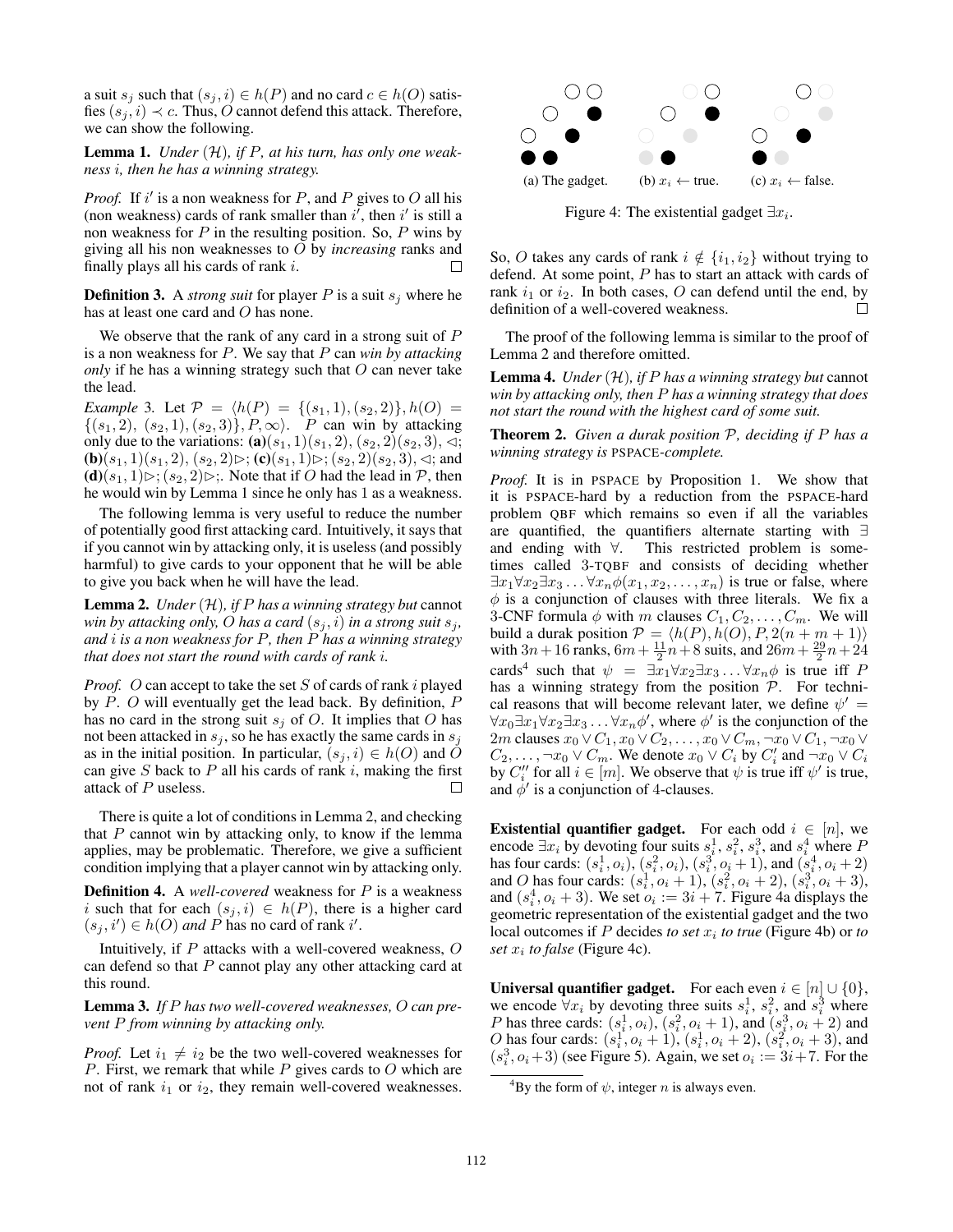

Figure 5: The universal gadget  $\forall x_i$ .



Figure 6: The initial durak position for the instance  $\exists x_1 \forall x_2 \exists x_3 \forall x_4 \bigwedge \{x_1 \vee \neg x_2 \vee x_4, \neg x_1 \vee x_3 \vee \neg x_4, x_2 \vee x_4\}$  $\neg x_3, x_1 \lor x_3 \lor x_4$ . The weaknesses are framed by dotted rectangles. *P* has 3 weaknesses and *O* has 2 weaknesses.

quantification  $\forall x_0$  and *only* for this quantification, *P* is dealt an extra card  $(s_0^1, 3n + 12)$ .

**Clause gadget.** We define the rank  $r(l)$  of literal l as  $3i + 8$ if  $l = x_i$  or  $3i + 9$  if  $l = \neg x_i$ . We denote by  $s(l)$  the suit wherein *O* has a card of rank  $r(l)$  in the gadget associated to the quantified variable  $x_i$  with  $l \in \{x_i, \neg x_i\}$ . So, if  $x_i$  is universally quantified, then  $s(x_i) = s(-x_i) = s_i$ while if  $x_i$  is existentially quantified, then  $s(x_i) = s_i^1$  and  $s(\neg x_i) = s_i^2$ . For each 4-clause  $C = l_1 \vee l_2 \vee l_3 \vee l_4$ <br>of  $\phi'$ , we devote a suit *s<sub>C</sub>*. Player *P* has the 4 cards  $(s_C, r(l_1)), (s_C, r(l_2)), (s_C, r(l_3)),$  and  $(s_C, r(l_4))$  while O has the 5 cards  $(s_C, 5)$  and  $(s_C, k)$  for  $k \in [3n+13, 3n+16]$ .

**Weaknesses and strong suits.** We add a suit  $s<sub>O</sub>$  where player *O* has the cards  $(s_O, k)$  for  $k \in [8, 3n + 9] \cup [3n + 1]$ 13,  $3n+16$  and *P* has none, and a suit  $s_P$  where player *P* has the cards  $(s_P, k)$  for  $k \in \{1\} \cup [8, 3n+9] \cup [3n+13, 3n+16]$ and *O* has none. We add  $2(n+m)$  suits  $s_d^{1,k}$  ( $\forall k \in [2(n+m)]$ ) where *P* has  $(s_d^{1,k}, 1)$  and *O* has  $(s_d^{1,k}, 2)$ , a suit  $s_d^2$  where *P* has  $(s_d^2, 3)$  and *O* has  $(s_d^2, 4)$ , a suit  $s_d^3$  where *P* has  $(s_d^3, 6)$ and *O* has  $(s_d^3, 1)$ , and a suit  $s_d^4$  where *P* has  $(s_d^4, 5)$ . Finally, we add 2*m* suits  $s_w^k$  ( $\forall k \in [2m]$ ), where *P* has the card  $(s_w^k, 3n + 10)$  and *O* has the card  $(s_w^k, 3n + 11)$ .

The construction is now finished (see Figure 6) and *P* satisfies assumption  $(H)$ . *P* has 3 weaknesses: 3, 7, and  $3n+10$ ; *O* has 2 weaknesses: 1 and 5. *P* has 2 well-covered weaknesses: 3 and 3*n* + 10, and *O* only one: 1.

Before going into the details, we give an outline of the proof. *P* has one weakness more than *O* and his only hope is to get rid of two weaknesses (7 and  $3n + 10$ ) before O takes the lead. To do so, *P* should start the attack with the lowest card in the gadget encoding the first quantified variable (namely, his weakness card of rank 7). *O* has to defend, and they slowly *climb up* from rank 7 to rank  $3n + 10$  passing through each quantifier gadget. In universal gadgets  $\forall x_i$ , *O* has two ways of defending: with a card of rank  $r(x_i)$  or  $r(\neg x_i)$ . In existential gadgets  $\exists x_i$ , *P* has two suits  $s_i^1$  and  $s_i^2$  to continue the attack, but due to the threshold limit, he has to choose only one. So, *P* and *O* act as the existential and the universal player in QBF seen as a two-player game. At the next round, *O* has to get rid of his weakness of rank 5 and wins iff one clause of  $\phi$  is not satisfied by their joint assignment.

*P* has to start the attack with  $(s_0^1, 7)$ . We first show that *P* has to start the attack with  $(s_0^1, 7)$  with the idea of getting rid of the two weaknesses 7 and  $3n + 10$  in the same round. By Lemmas 2 and 4, the three other options are to start the attack with a card of rank 1, 3, or  $3n + 10$ .

In case of the second or third option, *O* can defend until the end:  $(s_d^2, 3)(s_d^2, 4)$ ,  $\triangleleft$ ; or  $(s_w^1, 3n + 10)(s_w^1, 3n + 11)$ ,  $($ *s*<sup>2*m*</sup>,  $3n + 10$  $)($  $s_w^{2m}, 3n + 11$  $), \le$  ; and then *O* wins with the following strategy, which we denote by *S*. Player *O* starts the next round with all his cards  $(s_C, 5)$  for each clause C of  $\phi'$ . *P* has to defend, since otherwise *O* leads the next round with a single weakness, so *O* wins by Lemma 1. In particular, *P* should defend the card  $(s_{C_1'}, 5)$ . The only way to do so is to play  $(s_{C_1'}, r(l))$  where *l* appears in  $C_1'$ . If  $l = x_0$  the winning continuation for *O* is  $(s_{C_1'}, 5)(s_{C_1'}, r(x_0)), (s_O, r(x_0)) \triangleright$  $(s(x_0), r(x_0))(s_{C'_2}, 5) \ldots (s_{C''_m}, 5)$ ; whereas, if  $l \neq x_0$ the variation is  $(s_{C_1'}, 5)(s_{C_1'}, r(l)), (s(l), r(l)) \triangleright$  $(s_{C_2'}, 5) \dots (s_{C_m''}, 5)$ ; and in both cases *O* leads the next round with only one weakness. Finally, starting an attack with a card of rank 1 cannot help *P*; *O* would just skip. Indeed, let *S* be the set of cards of rank 1 played by *P* and taken by *O*. Either  $S \neq \{(s_P, 1)\}\$ , and *O* can give all those cards back to *P* the next time he takes the lead; or  $S = \{(s_P, 1)\}\text{, but } P \text{ could give this card to } O \text{ any time he}$ is the attacker.

*P* cannot play cards of  $s_P$ . We show that during the first round starting with  $(s_0^1, 7)$ , *P* loses if he plays a card  $(s_P, i)$ . Assume *P* does. *O* has to take all the cards played during the round, in particular  $(s_0^1, 7)$ . 7 is a new weakness for *O*, but *P* has also 1 as a new weakness because he played  $(s_P, i)$ . So, each player has 3 weaknesses and *P* has still the lead. However, *O* wins in the following way. While *P* starts attacks with non weaknesses, *O* skips. Again, we observe that, as the position is, this step cannot create weaknesses for *O*. When *P* starts an attack with a weakness, *O* defends until the end. This is possible since 3 and  $3n + 10$  are well-covered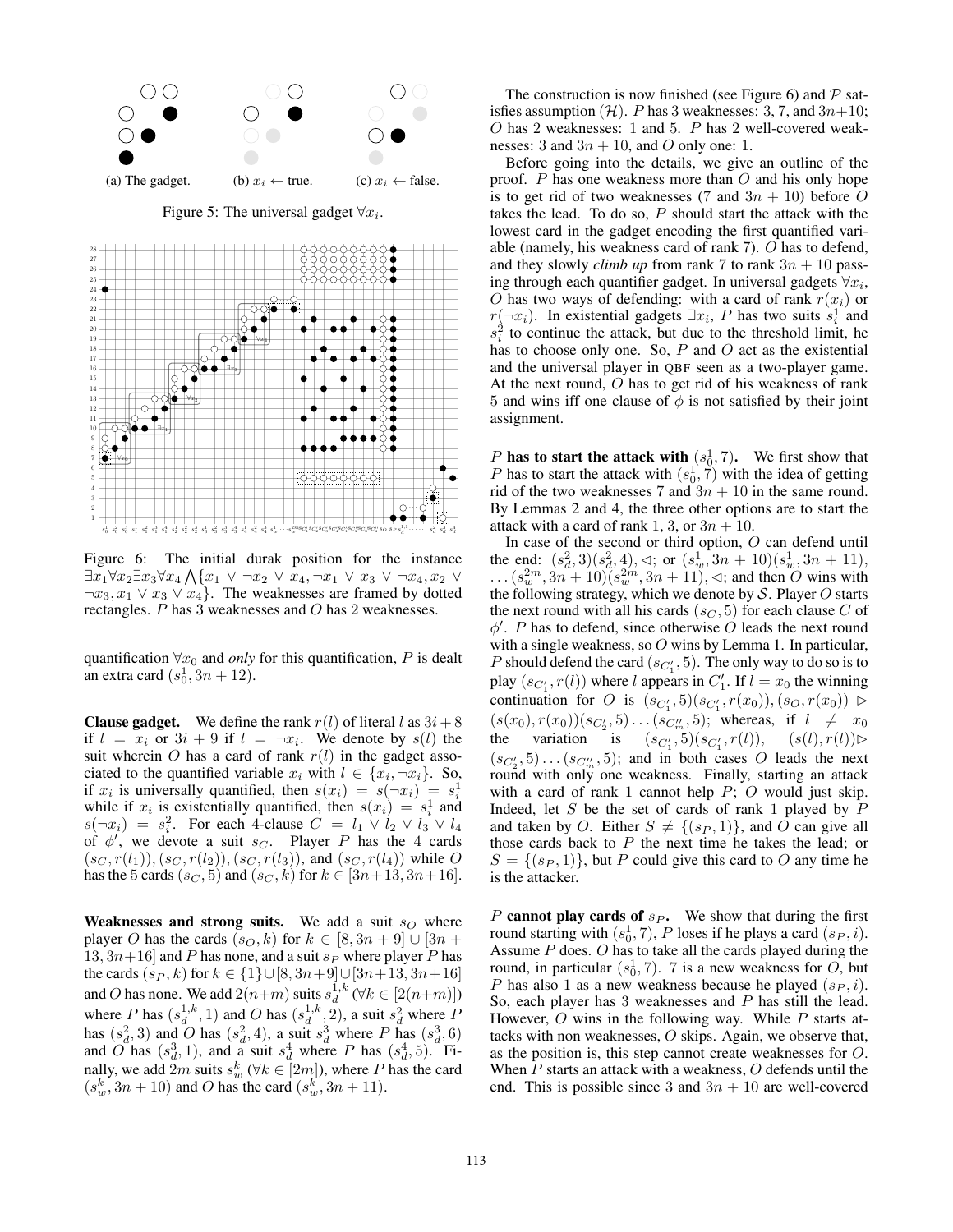weaknesses, and *P* has  $2(m + n) + 1$  cards of rank 1, so he would be allowed to add at most 1 extra attacking card, due to the threshold  $2(m + n + 1)$ . One can check that O can always defend this card of rank *i*. Thus, *O* will take the lead at least twice. The first time *O* takes the lead, he attacks with  $(s_0^1, 7)$ . *P* has to defend, otherwise *O* wins thanks to strategy *S*. The second time, *O* is left with weaknesses 5 and 1, and wins with *S*.

*O* should defend until the end. We show that if *P* does not play a card of the suit *s<sup>P</sup>* during this first round, then *O* should defend until the end. Suppose *O* skips at some point. Player *O* takes in his hand the cards played during the round; in particular, the card  $(s_0^1, 7)$  which is now a weakness card for *O*, since *P* has the card  $(s_0^1, 3n + 12)$  that cannot have been played in the previous attack of *P*, for it is the only card with rank  $3n + 12$ . *P* can win by playing  $(s_d^2, 3)$  in the next round. *O* has to defend, since otherwise *P* is left with only one weakness  $3n + 10$  and wins by Lemma 1. So, the continuation is  $(s_d^2, 3)(s_d^2, 4)$ ,  $\triangleleft$ ; Now, *O* leads the round and has 3 weaknesses: 1, 5 and 7. Cards  $(s_0^1, 7)$  and  $(s_d^3, 1)$ are well-covered weakness cards for *O*. *P* can skip on all the attacks of *O* until one of these cards is played. Then, he defends and wins by Lemma 1, since *O* cannot give cards to *P* that would constitute weaknesses for *P*.

*P* and *O* simulates QBF. If *P* does not play all his cards of rank  $3n + 10$  during the first round, and O defends until the end, then *O* wins. *O* starts the next round with  $(s_d^3, 1)$ . *P* has to defend:  $(s_d^3, 1)(s_d^3, 6)$ ,  $\triangleleft$ ; otherwise *O* wins by Lemma 1. Then, *P* has the lead, but *O* wins since he has only one weakness (5), *P* has two well-covered weaknesses (3 and  $3n + 10$ ), and *P* cannot give cards to *O* which would be new weaknesses for *O*. Besides, as *P* cannot play cards of the suit *s<sup>P</sup>* , one can check that *O* will be able to defend until the end (thanks notably to cards  $(s_C, k) \in h(O)$  for  $k \in [3n + 13, 3n + 16]$ ). So, *P* has to find a way of playing all his cards of rank  $3n + 10$ . Therefore, due to the threshold  $2(m + n + 1)$ , *P* can only play one card of rank  $r(x_i) - 1$  in each existential gadget  $\exists x_i$ . Thus, the first round should be of this form:  $(s_0^1, 7)(s_0^1, r(\sigma(x_0))), (s_0^{i_0}, r(\sigma(x_0)))(s_0^{i_0}, r(\neg x_0) + 1), (s_1^{i_1},$  $\begin{array}{l} r(\neg x_0) + 1)(s_1^{i_1}, r(\sigma(x_1))), (s_1^{i_1+2}, r(\sigma(x_1)))(s_1^{i_1+2}, r(\neg x_1))\ (s_1^{i_1}, r(\neg x_{n-1}))(s_n^1, r(\sigma(x_n))),\qquad \quad \ \ (s_n^{i_n}, r(\sigma(x_n)))\ \end{array}$  $(s_n^{i_n}, 3n + 10), (s_w^1, 3n + 10)(s_w^1, 3n + 11), \ldots (s_w^{2m}, 3n + 1)$  $10(x_w^{2m}, 3n + 11)$ ,  $\triangleleft$ ; where for each even *k* (resp. odd *k*),  $\sigma(x_k) \in \{x_k, \neg x_k\}$  corresponds to the literal that is set to true by *O* (resp. *P*), and  $i_k \in \{1, 2\}$  is the matching index. As in Figure 4 and 5, we interpret the card *c* of rank in  ${r(x_i), r(\neg x_i)}$  played by *O* (and discarded at the end of the round) as *setting*  $x_i$  *to true* if the rank of *c* is  $r(x_i)$  and as *setting*  $x_i$  *to false* if the rank of *c* is  $r(\neg x_i)$ . Player *O* leads the next round. At this point, *O* has still his two weaknesses: 1 and 5; while *P* has only one weakness: 3.

If  $\psi$  is false, O wins. We recall that  $\psi$  and  $\psi'$  are equivalent. Let us assume  $\psi'$  is false. Then, O had a strategy in the first round ensuring that there is a clause  $C'_i = x_0 \vee l_1 \vee l_2 \vee l_3$ 

such that  $(s(l_1), r(l_1))$ ,  $(s(l_2), r(l_2))$ ,  $(s(l_3), r(l_3))$  are still in *h*(*O*). *O* plays all his cards of rank 5. By Lemma 1, *P* has to defend. In particular, he has to defend on the card  $(s_{C_i'}, 5)$ . To do so, *P* can either play  $(s_{C_i'}, r(x_0))$  or  $(s_{C_i'}, r(l_k))$  for some  $k \in \{1, 2, 3\}$ . In the former case, the continuation is  $(s_{C_i'}, 5)(s_{C_i'}, r(x_0)), (s_O, r(x_0))$  $\triangleright$  and *O* add as extra attacking cards all his cards of rank  $5$  and potentially his card  $(s_0^1, r(x_0))$ . In the latter case, the continuation is  $(s_{C'_{i}}, 5)(s_{C'_{i}}, r(l_{k})), (s(l_{k}), r(l_{k})) \triangleright$  and again, *O* gives all his cards of rank 5 to *P*. In both cases, *O* wins by Lemma 1.

If  $\psi$  is true, *P* wins. Whichever cards *O* gives to *P*, *P* will not have additional weaknesses. Thus, if *P* can defend an attack of *O* until the end, *P* wins by Lemma 1 (provided that *O* has still at least one card left). This is equivalent to saying that if *O* has a winning strategy, he wins by attacking only. Let us show that *O* cannot win by attacking only. The last attack of *O* should be  $(s_d^3, 1)(s_d^3, 6)$ ,  $\triangleleft$ ; while all his other cards have been previously given to *P*. At some point, *O* will have to play his weakness cards of rank 5. If *O* has already given  $(s_O, r(x_0))$  and  $(s_O, r(\neg x_0))$  to *P*, prior to this attack, then *P* can defend:  $(s_{C_1'}, 5)(s_{C_1'}, r(x_0)), \ldots (s_{C_m'}, 5)(s_{C_m'}, r(x_0)), (s_{C_1''}, 5)$  $(s_{C''_1}, r(\neg x_0)) \dots (s_{C''_m}, 5)(s_{C''_m}, r(\neg x_0))$ ,  $(s_0^1, r(x_0))$ 

 $(s_0^1, 3n + 12)$ ,  $\triangleright$ ; (this is why we introduced the dummy) variable  $x_0$ ) and *P* wins. So, we can assume that  $(s_O, r_0)$ is still in  $h(O)$  when  $O$  starts the attack with cards of rank 5, with  $r_0 \in \{r(x_0), r(\neg x_0)\}$ . As  $\psi$  is true, *P* had a strategy in the first round such that, for each clause  $C_i' = x_0 \vee l_1^i \vee l_2^i \vee l_3^i \; (\forall i \in [m])$ , there exists  $k_i \in \{1, 2, 3\}$ satisfying  $(s(l_{k_i}^i), r(l_{k_i}^i)) \notin h(O)$ . Thus, *P* can defend in the following way:

 $(s_{C_m'}, r(l_{k_1}^1)), \ldots (s_{C_m'}, 5)(s_{C_m'}, r(l_{k_m}^m)), (s_{C_1''}, 5)$  $(s_{C_1'},5)$   $(s_{C_1'}$  $(s_{C''_1}, r(l^1_{k_1})), \ldots (s_{C''_m}, 5)$   $(s_{C''_m}, r(l^m_{k_m})),$  and *O*, to continue the attack, has to play a card  $(s_O, r(l_{k_i}^i))$  for some  $i \in [m]$ . *P* takes all the cards played during this round. Now, *O* has a new well-covered weakness  $r_0$  since  $(s_O, r_0) \prec (s_O, r(l_{k_i}^i)),$  $(s_0^1, r_0) \prec (s_0^1, 3n + 12)$ , and *O* has no card of rank  $r(l_{k_i}^i)$ nor  $3n + 12$ . *O* has two well-covered weaknesses 1 and  $r_0$ . So, by Lemma 3, *O* cannot win by attacking only, and by the previous remarks, *O* loses. П

# 5 Perspectives

Our proof of PSPACE-hardness for two-player durak relies on a finite threshold. One could look for a reduction which does not use the threshold feature. We also leave as an open question if the seemingly very simple two-player durak with a single suit is solvable in polynomial time.

# References

[Bonnet *et al.*, 2013a] Édouard Bonnet, Florian Jamain, and Abdallah Saffidine. Havannah and TwixT are PSPACEcomplete. In *Computers and Games - 8th International Conference, CG 2013, Yokohama, Japan, August 13-15, 2013, Revised Selected Papers*, pages 175–186, 2013.